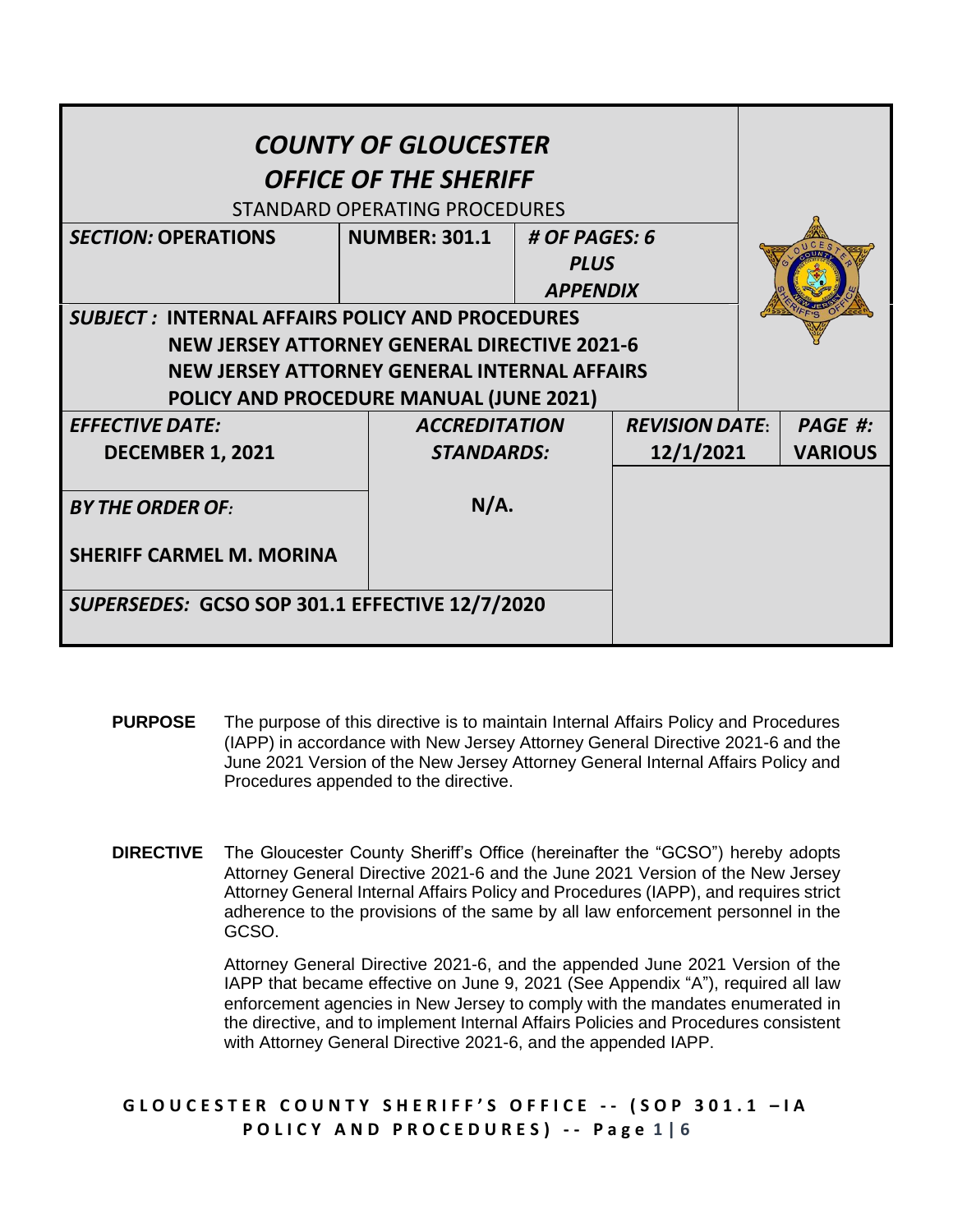The information provided in this directive serves to summarize, for quick reference, some of the key provisions mandated under Attorney General Directive 2021-6 and the June 2021 Version of the IAPP, which were changed/amended from the prior Attorney General Directive 2019-5 and prior IAPP dated August 2020, and is not all inclusive of the information contained in the IAPP. The appendix and forms mentioned throughout this document are included in the Attorney General's Office June 2021 version of the IAPP. It is the Attorney General Directive 2021-6, and the June 2021 Version of the IAPP (See Appendix "A"),that are incorporated herein by reference, and that shall be applicable to, and govern, the GCSO.

#### **Summary of Mandated Changes to Internal Affairs Policy & Procedures**

The following is a summary of changes to Internal Affairs Policy & Procedures under New Jersey Attorney General Directive 2021-6 and the June 2021 Version of the New Jersey Attorney General Internal Affairs Policy and Procedures (IAPP):

#### **I. Revision to Internal Affairs Policy and Procedures**

A. **Confidentiality of Internal Affairs records**. IAPP Section 9.6 is amended to include the following addition:

9.6.6 Law enforcement agencies may not waive, restrict, or otherwise limit the power of the County Prosecutor or Attorney General to direct that the information or records of an internal investigation be released or shared pursuant to Section 9.6.1(c).

B. **Confidentiality of victim identities**. IAPP Section 9.11 is amended in part to read:

9.11.2 On a periodic basis, and no later than January 31 of the following year, every agency shall submit to the Attorney General and the County Prosecutor, and publish on the agency's public website, a brief synopsis of all complaints where a termination, reduction in rank or grade, and/or suspension of more than five days was assessed to an agency member. This synopsis shall follow the format provided in Appendix L and shall include the identity of each officer subject to final discipline, a brief summary of their transgressions, and a statement of the sanction imposed. This synopsis shall not contain the identities of the complainants or any victims. Where discipline relates to domestic violence, the synopsis shall not disclose the relationship between a victim and an officer. Whenever practicable, notice shall be given to victims of domestic violence in advance of an agency's disclosure. In rare circumstances, further redactions may be necessary to protect the identity of a victim.

C. **Publication of public reports**. IAPP Section 9.11 is amended to include the following addition:

9.11.3 Agencies may not, as part of a plea or settlement agreement in an internal affairs investigation or otherwise, enter into any agreement concerning the content of a synopsis subject to public disclosure under Section 9.11.2, including any

**G L O U C E S T E R C O U N T Y S H E R I F F ' S O F F I C E - - ( S O P 3 0 1 . 1 – I A P O L I C Y A N D P R O C E D U R E S ) - - P a g e 2 | 6**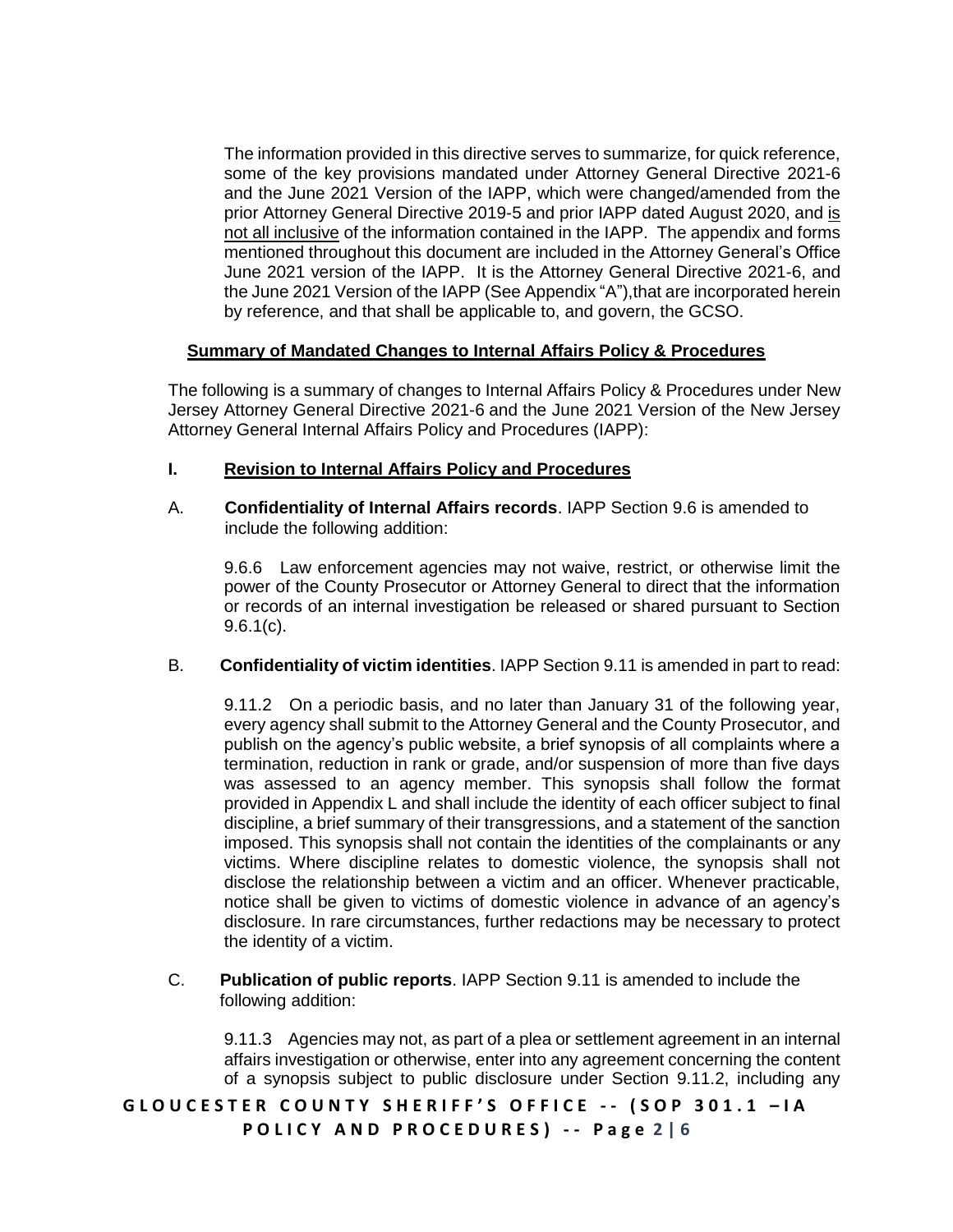agreement regarding the identities of officers subject to final discipline, summaries of transgressions, or statements of the sanctions imposed.

- D. **Reporting**. Each law enforcement agency shall publish its first major discipline report in compliance with Section 9.11.2 no later than August 9, 2021, which is 60 days from the date of this Directive. The first report shall cover those substantiated major disciplines in which a plea agreement was reached or final sanction was imposed from June 15, 2021 to December 31, 2020. In the future, reports corresponding to the substantiated major discipline in a calendar year shall be published no later than January 31 of the following year. The relevant County Prosecutor shall be responsible for ensuring agencies timely comply with these public disclosure responsibilities. Agencies shall electronically transmit a copy of each public report – formatted as provided in a revised Appendix L and submitted in a matter prescribed by the Attorney General or their designee – to the relevant County Prosecutor or their designee, as well as to the Executive Director of Office of the Public Integrity & Accountability (OPIA) or their designee.
- E. **Additional changes to IAPP**, IAPP is further amended as follows:
	- 2.2.3(b) *Unfounded*. A preponderance of the evidence shows that the alleged **mis**conduct did not occur.
	- 2.2.3(c) *Exonerated*. A preponderance of the evidence shows the alleged conduct did occur, but did not violate any law; regulation; directive, guideline, policy, or procedure issued by the Attorney General or County Prosecutor; agency protocol; standing operating procedure; rule; or training.
	- 5.1.14 Once a complaint has been received, the subject officer shall be notified in writing that a report has been made and that an investigation will commence. Such notification shall not include the name of the complainant. This notification is not necessary if doing so would impede the investigation.
	- 6.0.1 All allegations of officer misconduct shall be thoroughly, objectively, and promptly investigated to their logical conclusion in conformance with this policy, regardless of whether the officer resigns or otherwise separates from the agency.
	- 6.2.1 Following the principle that the primary goal of internal affairs and discipline is to correct problems and improve performance, management in the subject officer's chain of command should handle relatively minor complaints. Complaints of demeanor and minor rule infractions should be forwarded to the commanding officer of the subject officer's unit because it is often difficult for an immediate supervisor to objectively investigate a subordinate. In addition, that arrangement might obscure the possibility that part of the inappropriate conduct was the result of poor supervision by the immediate supervisor. While the structure of each law enforcement

**G L O U C E S T E R C O U N T Y S H E R I F F ' S O F F I C E - - ( S O P 3 0 1 . 1 – I A P O L I C Y A N D P R O C E D U R E S ) - - P a g e 3 | 6**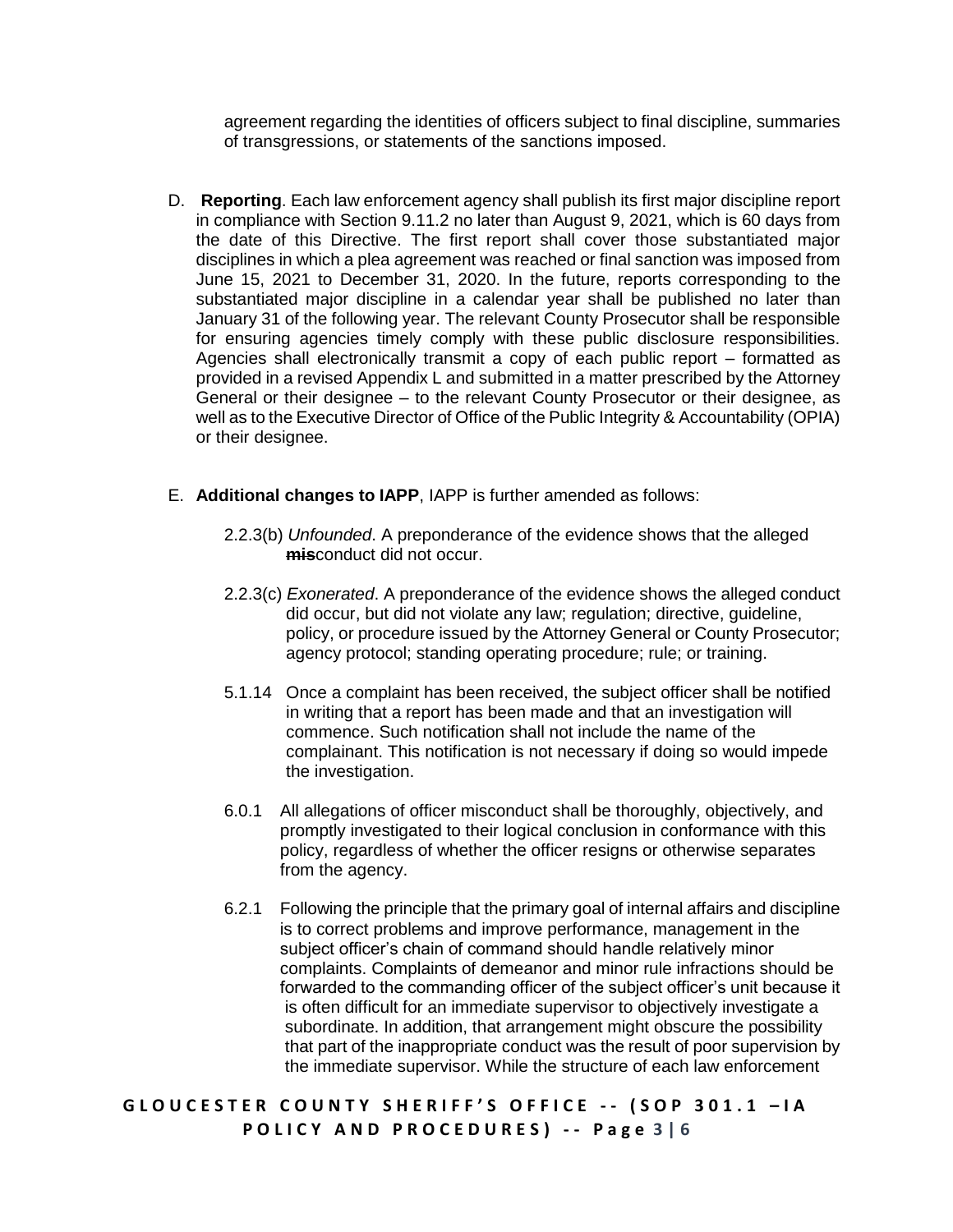agency is different, it is recommended that minor complaints be assigned to and handled by a commanding officer at least one step removed from the officer's immediate supervisor. This includes complaints from within the agency. Often Human Resources may be notified and involved.

- 6.2.3(b) *Unfounded*. A preponderance of the evidence shows that the alleged **mis**conduct did not occur.
- 6.2.3(c) *Exonerated*. A preponderance of the evidence shows the alleged conduct did occur, but did not violate any law; regulation; directive, guideline, policy, or procedure issued by the Attorney General or County Prosecutor; agency protocol; standing operating procedure; rule; or training.
- 9.8.2 Accordingly, in any case where a law enforcement agency has reason to believe that a candidate for employment was previously a sworn officer of another law enforcement agency, the hiring agency has an affirmative obligation to identify all such former employers. The hiring agency shall then request all internal affairs files for cases where the candidate was the subject officer, regardless of the ultimate disposition or status of the complaint. If requested, the hiring agency shall provide a written acknowledgement to the releasing agency that it will maintain the confidentiality of said files in accordance with this policy.
- 9.8.3 If a law enforcement agency receives such a request regarding a former employee, then it shall immediately share copies of all internal investigative information related to that candidate with the hiring agency, in accordance with N.J.S.A 52:17B-247. Confidential internal affairs files shall not be disclosed to any other party.

 All law enforcement agencies in Gloucester County, including the GCSO, are subject to the full requirements of Attorney General Directive 2021-6 and the June 2021 Version of the New Jersey Attorney General IAPP.

> Attorney General Directive 2021-6 and appended IAPP are intended for implementation by all State, county and municipal law enforcement agencies. As made clear in Attorney General Directive 2021-6, issued concurrently with the IAPP, all law enforcement and prosecuting agencies operating under the authority of the laws of the State of New Jersey are directed to implement and comply with this policy, and to take any additional measures necessary to update their guidelines consistent with this policy, as required by N.J.S.A 40A:14-181. By and through this directive, the GCSO hereby adopts all of the aforesaid; and issues the GCSO Internal Affairs directive SOP 301 effective on the same date as this directive in furtherance of such required implementation.

> Law enforcement agencies that fail to comply with the policies and procedures contained within this document may be subject to the same sanctions arising from

## **G L O U C E S T E R C O U N T Y S H E R I F F ' S O F F I C E - - ( S O P 3 0 1 . 1 – I A P O L I C Y A N D P R O C E D U R E S ) - - P a g e 4 | 6**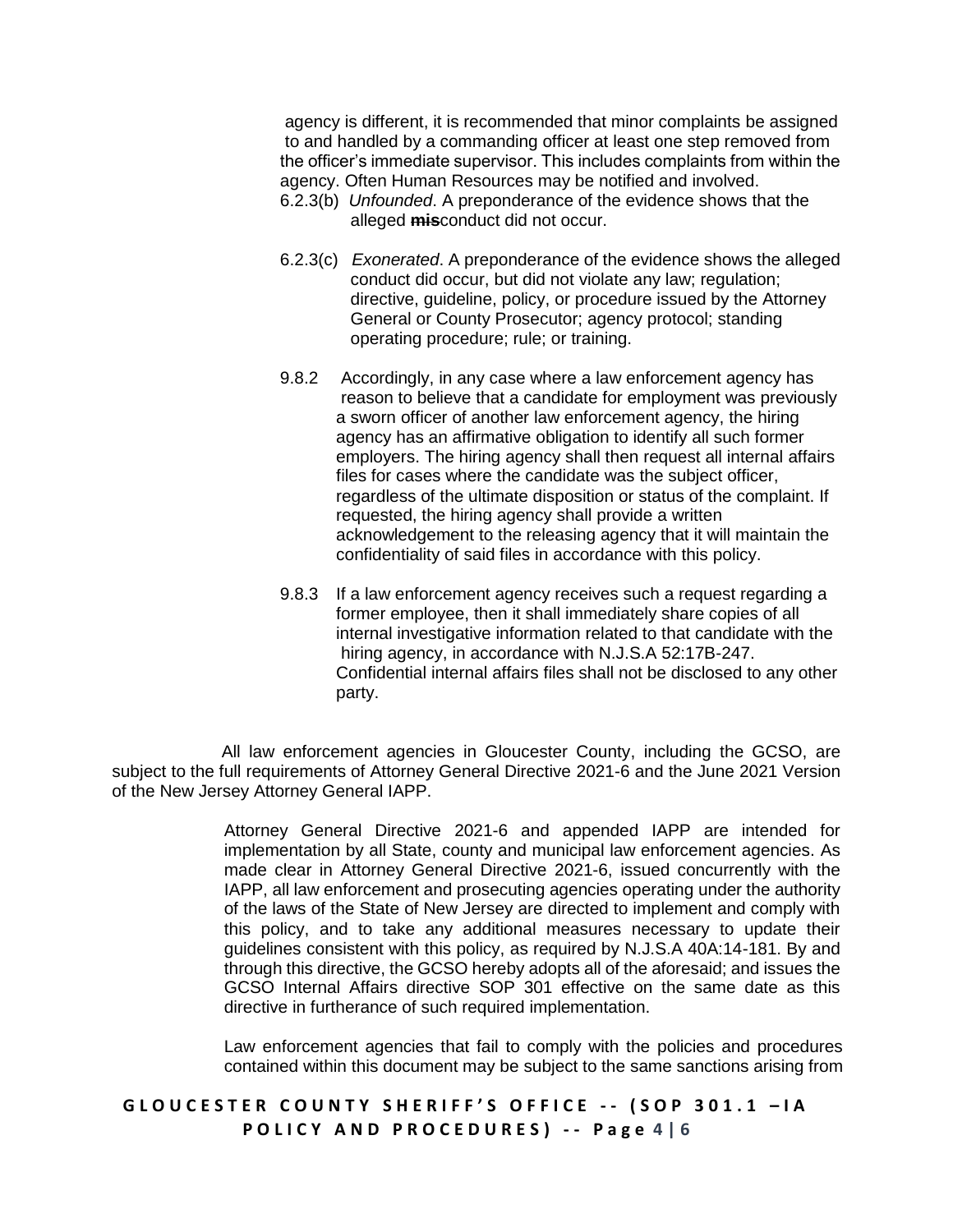any other violation of an Attorney General Directive, including supersession of an agency's law enforcement functions by the Attorney General. By and through this directive 301.2, and GCSO SOP 301 effective the same date as this directive, the GCSO is in compliance with the aforementioned mandatory adoption and implementation requirements of the Attorney General.

## *By Order of***: CARMEL M. MORINA,**

 **Gloucester County Sheriff**

**P O L I C Y A N D P R O C E D U R E S ) - - P a g e 5 | 6**

**G L O U C E S T E R C O U N T Y S H E R I F F ' S O F F I C E - - ( S O P 3 0 1 . 1 – I A**